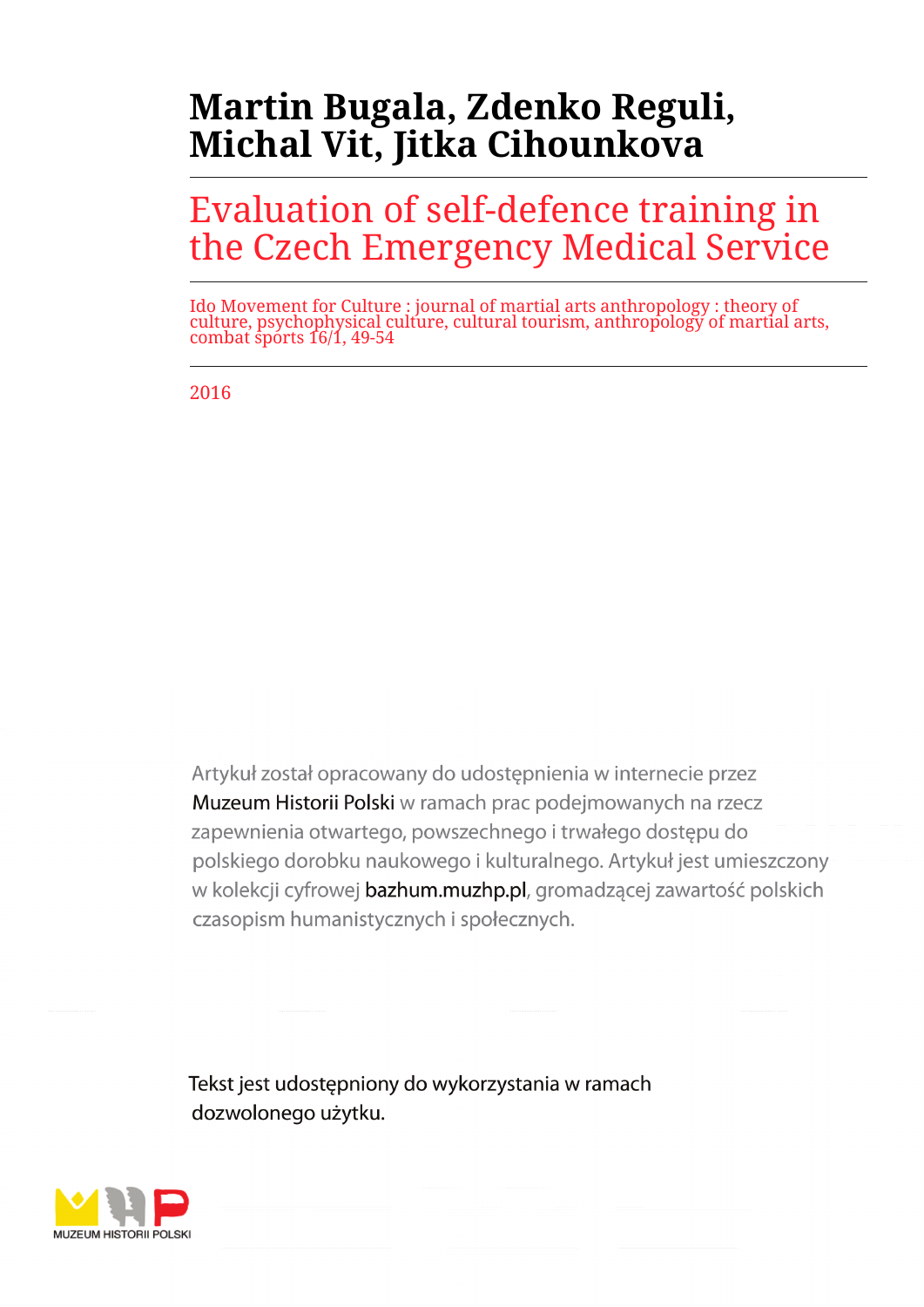### *© Idōkan Poland Association* "IDO MOVEMENT FOR CULTURE. Journal of Martial Arts Anthropology", Vol. 16, no. 1 (2016), pp. 49–54 DOI: 10.14589/ido.16.1.6

### **MARTIAL ARTS SCIENCE**

Martin Bugala <sup>1(ABCDE)</sup>, Zdenko Reguli <sup>1(ADEG)</sup>, Michal Vit <sup>1(CDE)</sup>, Jitka Cihounkova <sup>1(CDE)</sup>

1 Faculty of Sport Studies, Masaryk Univeristy in Brno (Czech Republic) e-mail: bugala@fsps.muni.cz

## **Evaluation of self-defence training in the Czech Emergency Medical Service**

Submission: 24.06.2015; acceptance: 25.08.2015

**Key words:** medical staff, conflict cycle, training of medical staff, specific fitness exercises

#### **Abstract**

Background. The increase in aggressive behaviour towards crews and the potential danger they may be in is seen as a significant current problem in the Emergency Medical Service (EMS).

Aim. This study relates to an analysis and evaluation of the self-defence needs of EMS medical staff.

Methods. The design of the research is descriptive, qualitative and quantitative. The research sample was deliberately chosen. Direct and indirect observation over a period of five months was applied to the data collection methods. In addition, questionnaires were used to investigate the attitude of the profession to self-defence, and unstructured interviews were conducted.

Results. The theoretical results reflect the creation of an actual plan for EMS training, an interest in education and in self-defence training. The practical results include specific findings and recommendations for practice learning EMS management for the learning process can increase the efficiency of self-defence training for EMS staff.

Conclusion. The most important thing is to include self-defence training in the current educational profile of the EMS.

#### **Introduction**

The study presents a new view on solving conflict situations in the provision of health care. The authors [Kowalenko, Walters, Khare 2005; Gillespie *et al.* 2010] reported that medical staff have been increasingly confronted with aggressive patients in recent years. This has led to the formation of different methods of self-defence training that would provide medical staff with more protection [Honzak 1999; Szkanderova, Jarocova 2008; Dolezal, Lapka 2011]. Based on the analysis of both theoretical and practical self-defence techniques, we created a new approach to deal with aggressive patients. The conceptual plan chosen as the subject of this article, is based on the theoretical and practical knowledge of innovative self-defence [Cooper 1989; Wagner 2006, 2008]. In this work, it is theoretical self-defence and practical knowledge: which help to resolve a conflict situation. Self-defence can involve non-verbal, verbal, and physical actions. Physical defence is usually the last option in the process. Self-defence leads to a level of personal safety. Personal safety is a feeling based on self-defence training. The study is based on

threats to the medical staff, the attacks and the attackers [Krbek 2012].

#### **Health care workers** *vis a vis* **self-defence (personal safety)**

Self-defence in health care is considered to be a fringe issue and not much attention is paid to it. With the emergence of a crisis situation a fringe issue becomes a primary issue as it affects the health or life of medical staff. Since 2001, the theme of "Aggression in health care" has been identified as the current problem by the International Council of Nurses (ICN). Unfortunately, it is only in the past four years that systematic measures to address this issue have begun to be designed [Dolezal, Lapka 2011; Reguli 2013]. The Legal Department of the Czech Medical Chamber is heavily involved in solving the problem of aggression in the workplace by patients. It draws attention to some conflict situations, for example: the escape of a patient from the hospital; patients discharging themselves against medical advice; patients threatening or posing a threat to medical staff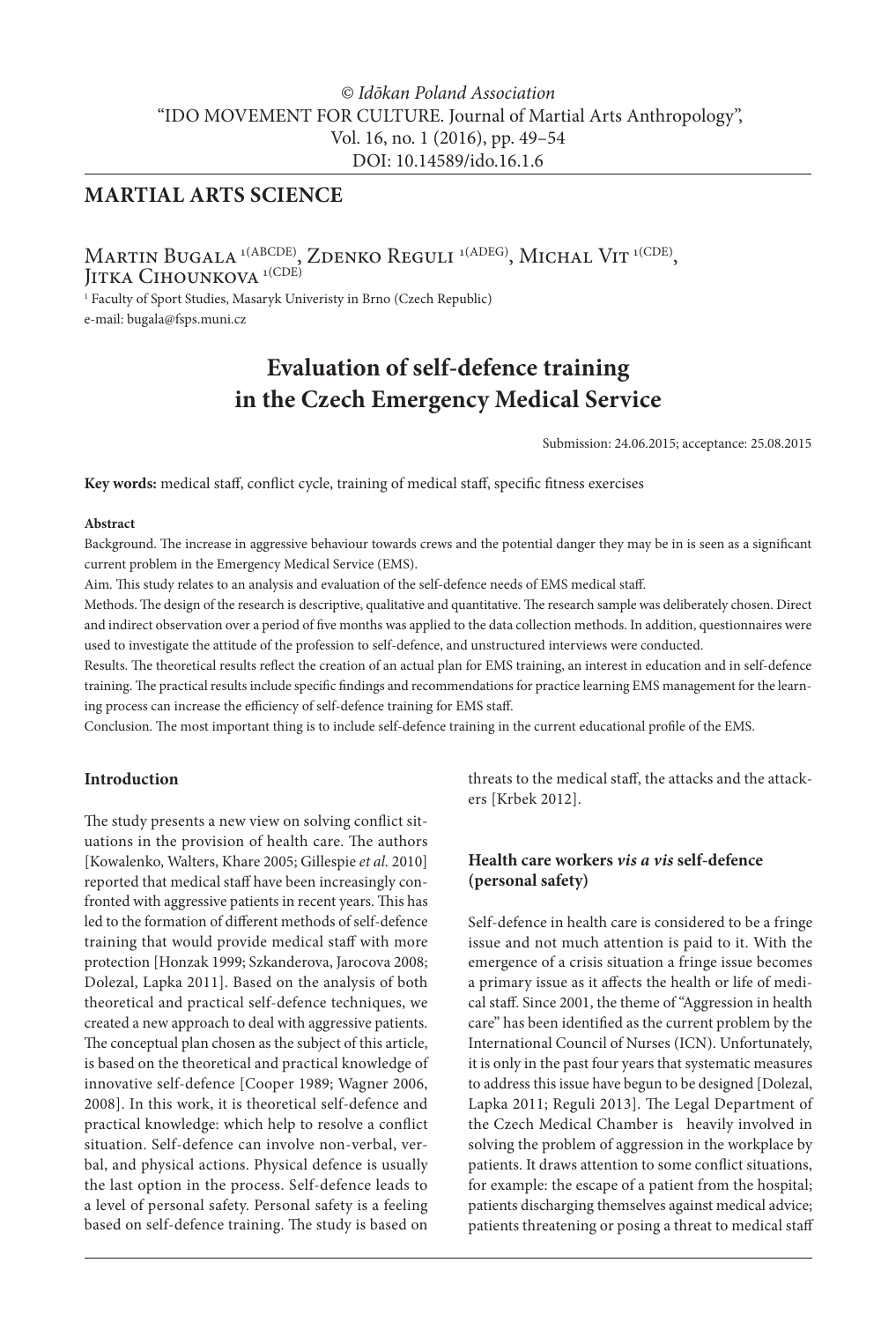and their surroundings; patients stalking doctors and paramedics [Mach 2014].

The training of health professionals in the field of self-defence is complicated. Where medical staffs are interested they receive self-defence training outside working hours. Therefore, everything depends on the level of their interest in, and respect for their own personal safety.

Self-defence for medical staff is a specific kind of professional self-defence. The primary objective of the medical staff is to provide qualified medical assistance. However, in the exercise of their professional duties they are confronted with critical situations that must be solved. Therefore, this kind of self-defence is specific [Bartik, Slizik, Reguli 2007]. The actual saving of life is stressful and in combination with aggression, and verbal and physical attacks results in an extreme situation. Martial arts even just as a self-defence system influence individuals comprehensively, i.e. their mental health, morals and the value of life [Cynarski, Obodynski 2007]. It is not just the mere learning of techniques, but also an understanding of the course of a personal safety situation that matters.

For this reason, it is necessary to combine modern knowledge of self-defence as described by the conflict cycle and Force ladder [Wagner 2006], and the Cooper scale [Cooper 1989] for example, to map the needs of, and threats to medical staff and their means of defence. From these findings it is possible to create a personal safety approach, directly applicable to medical staff.

The chosen self-defence training plan includes the basic elements of self-defence and is extended to encompass those special features resulting from the profession of a paramedic. This approach was applied in practice, and was verified during a six-month training period. Self-defence for medical staff is a complex interaction influencing the health professional both in the theoretical and practical fields. It deals with the conflict cycle and its phases, in combination with real self-defence exercises. This allows the application of techniques in a real personal risk situation, to be carefully targeted in a training session.

#### **Methods**

The study is designed as a descriptive, qualitative and quantitative. The quantitative part provides statistical data describing assaults on medical staff in terms of the circumstances of the attack, the attack itself and the attacker. This quantitative knowledge comes from prior research work done on the basis of mapping threats to the EMS [Krbek 2012]. The qualitative part is focused on analysis and comparison of existing methods of self-defence for health staff and the evaluation of statements by EMS health professionals using encoding. The research sample was chosen intentionally. Respondents were selected from the EMS and the number of respondents was 12 – 4 doctors and 8 EMS paramedics (Table 1).

Thanks to the six-month collaboration the observation was thorough and detailed. The respondents were monitored during training exercises, as well as during the performance of their professional duties in the field.

#### **Methods applied to data collection**

Three data collection methods were applied. – a questionnaire, participant and indirect observation, and interviews. The particular methods are described and the tools were applied during the course.

#### **1. Questionnaire**

Two types of non-standardized questionnaire were applied. The first questionnaire was aimed at evaluating the course in terms of content, organization and contribution to the self-defence practice. Evaluation took place during and at the end of the course. The questionnaire was in three parts: I. Full-time course contents; II. Teaching and the organization of the teaching, and III. Contribution to learning, and contained 13 questions on the scale (excellent, very good, good, poor and very poor). The second questionnaire assessed participants' attitudes towards personal safety and further self-defence training. It was composed of eight questions. Two of the questions were on a scale, using the scale (excellent, very good, good, satisfactory, and unsatisfactory), then 3 dichotomous questions, extended by additional open questions, were incorporated into the questionnaire. Finally, the remaining three questions were open. The basic sample was chosen deliberately and included all participants.

|  | Table 1. Research sample |  |
|--|--------------------------|--|
|--|--------------------------|--|

|       | <b>Sex</b> | <b>Number</b> | Age range       |       | <b>Average age   Standard deviation</b> |
|-------|------------|---------------|-----------------|-------|-----------------------------------------|
|       | Men        |               | 25 - 44 years   | 32.86 | 6.44                                    |
|       | Women      |               | $26 - 55$ years | 37.60 | 12.05                                   |
| Total |            |               | 25 - 55 years ' | 34.83 | 9.02                                    |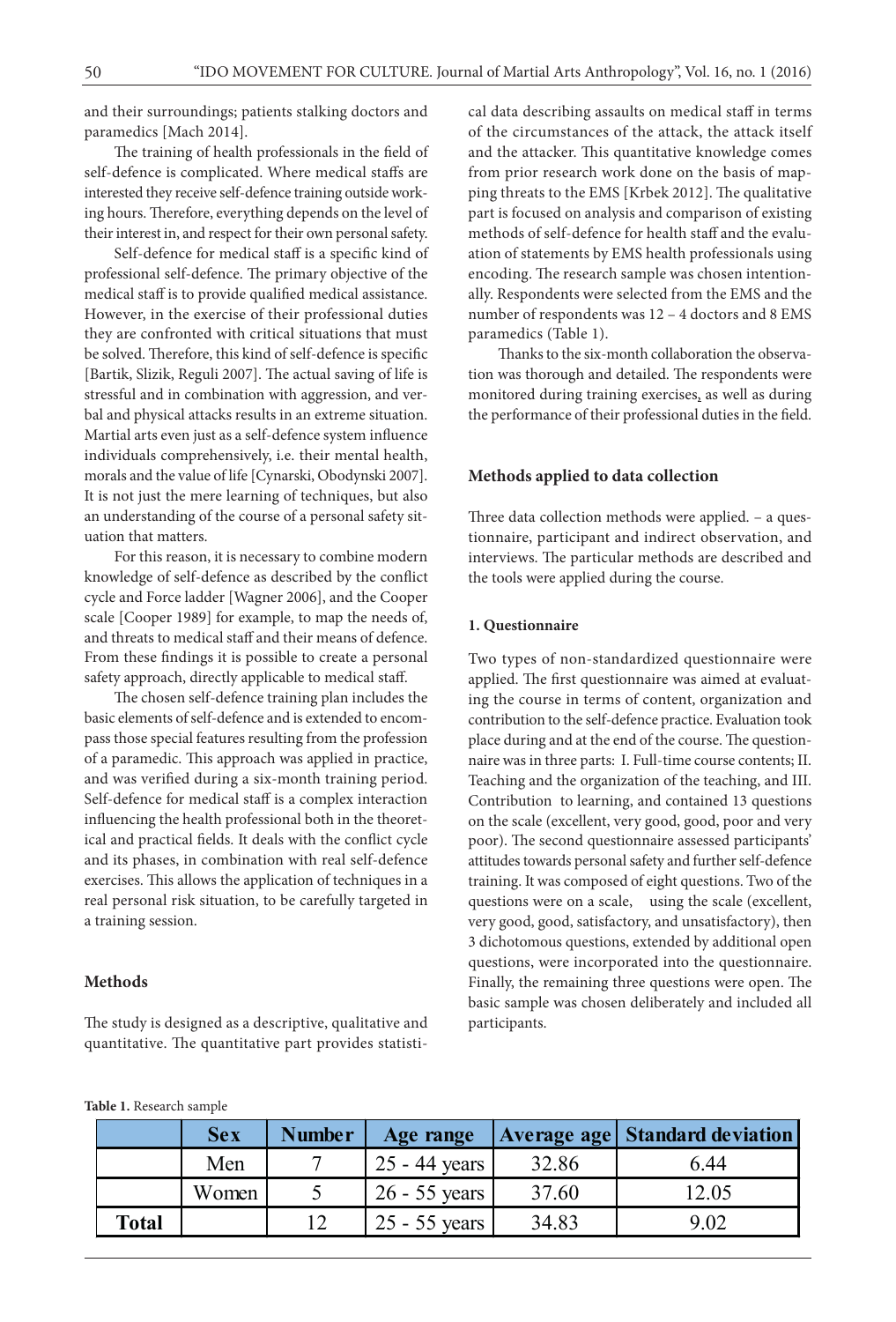#### **2. Participant and indirect observation**

Two types of observation were used. In participant observation the research team observed the subjects and collected data and also participated in the natural course of evolving situations (participation in EMS transport and EMS training). In indirect observation the research team minimized interaction with the observed objects and thus obtained information about the behaviour and actions of the observed objectives (their training).

#### **3. Unstructured interviews**

Interviews were conducted at the EMS station with five respondents (2 doctors, 3 paramedics). The questions arose in response to the context and were asked in a naturally ongoing interaction.

#### **Data analysis methods**

The qualitative data was analysed by applying a threestage encoding system: open, axial and selective [Hendl 2005]. The respondents' answers were transcribed on a single sheet by the research team. The research team subsequently divided the text into units that were of significance. Each unit was assigned a code that conveyed the meaning of the unit and differentiated it from the others. At the end of the three-stage encoding stage a series of categories were created, which are the result of the whole encoding process. From the three-stage method of encoding 7 categories were created: 1. Overall evaluation of the course, 2. Approach of teachers, 3. Learning outcomes, 4. The training methodology, 5. Preparing for a conflict situation. 6. Fitness training, 7. The attractiveness of the course.

#### **Results**

The results of the study are twofold: theoretical and practical. From the results of the theoretical conclusion it is evident that the study provides new insights into the field of self-defence for EMS medical staff as follows: Creating their own theoretical plan for self-defence training for EMS medical staff generally: Creating a methodical series of training exercises, and basic self-defence techniques with video support: Developing five model situations which demonstrate the basic tactical principles: and finally, the establishment of a complete e-learning programme which is fully available to medical staff so that they can revise individual techniques and theoretical knowledge [ZZSJMK 2013]. Other findings of the theoretical results dealt with the circumstances of an attack (Figure 1), the attack and the attacker (Figure 2). Figure 1 shows an overview of the basic circumstances of an attack. As can be seen, verbal assaults in the form of insults and threats prevail over physical assaults. The reasons for the attack are drugs and alcohol. This is typical of Friday and Saturday evenings when people linger in bars and clubs. The attacks are not dependent on season. Figure 2 refers to the attack and the attacker. A physical attack takes the form of pushing, or, for example grasping clothing. The attacker carries out attacks in the upper zone of low intensity due to their uncoordinated movement resulting from the use of alcohol and drugs. The age of attackers ranges from 26 to 35. In cases where the attacker is not under the influence of alcohol or drugs, they are often the patients or their relatives.

Other findings from the theoretical results mention the interest and ability of EMS medical staff to pursue education and training in self-defence. They also point out their responsible attitude and awareness of the potential risks that arise in the exercise of their professional duties.

The graphic representation of Figure 3 shows that categories 1. *Overall evaluation of the course*, 2. *Approach of teachers* and 7. *The attractiveness of the course* is logically connected and interdependent. These categories are characterized by a positive attitude both from the participants and from the trainers. In this way interaction between participants and lecturers was achieved. Categories; 3. *Learning outcomes*, 4. *The training methodology*, and 5. *Preparing for a conflict situation* highlight the teaching method whereby the chosen methodology allowed skills to be taught which would prepare them for conflict situations. There is a relationship between Category 5 *Preparing for a conflict situation* and 6. *Fitness training* which records the amount of course participants' fitness training that served as preparation for the encounter. All these relationships evaluate the approach and feelings of the EMS professionals attending the course. From the above findings it can be stated that the chosen methods and procedures were correct. This statement reinforces the training programme chosen for the self-defence training of EMS medical staff.

One practical and very important output from this study is the inclusion of a plan for a teaching at the Faculty of Medicine at Masaryk University. The Faculty of Medicine offers a Bachelor's degree programme in the field of Paramedics. In this field personal safety plays an important role in the comprehensive two term training of future paramedics. We consider this step as one of the most important outcomes of the study since both theoretical and practical knowledge are brought into practice. The plan for the training of EMS professionals which has resulted from this study has lead to other healthcare workers approaching health institutions in Hradec Kralove, Ceske Budejovice for training.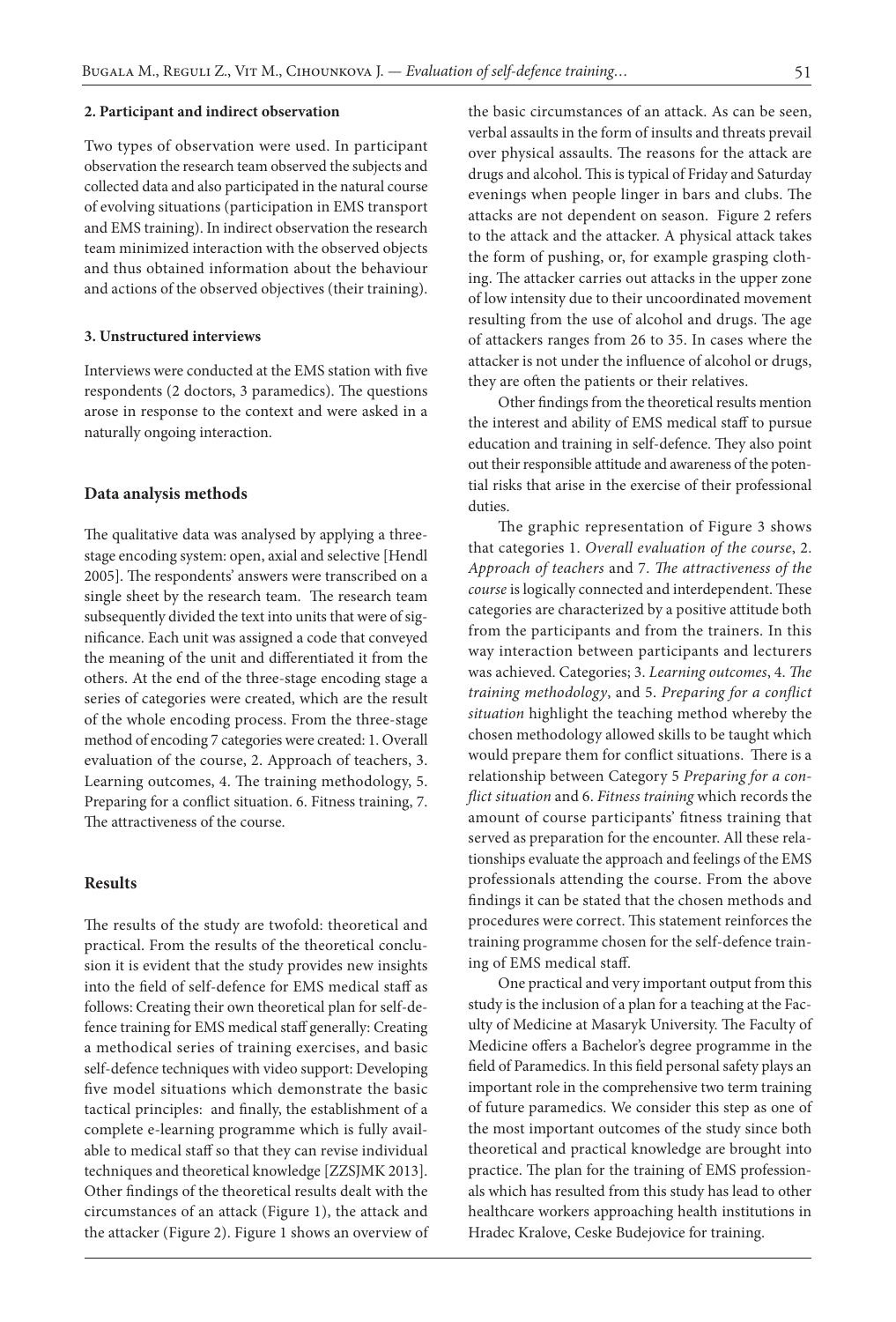

Figure 1. The circumstances of the attack



Figure 2. The attack and the attacker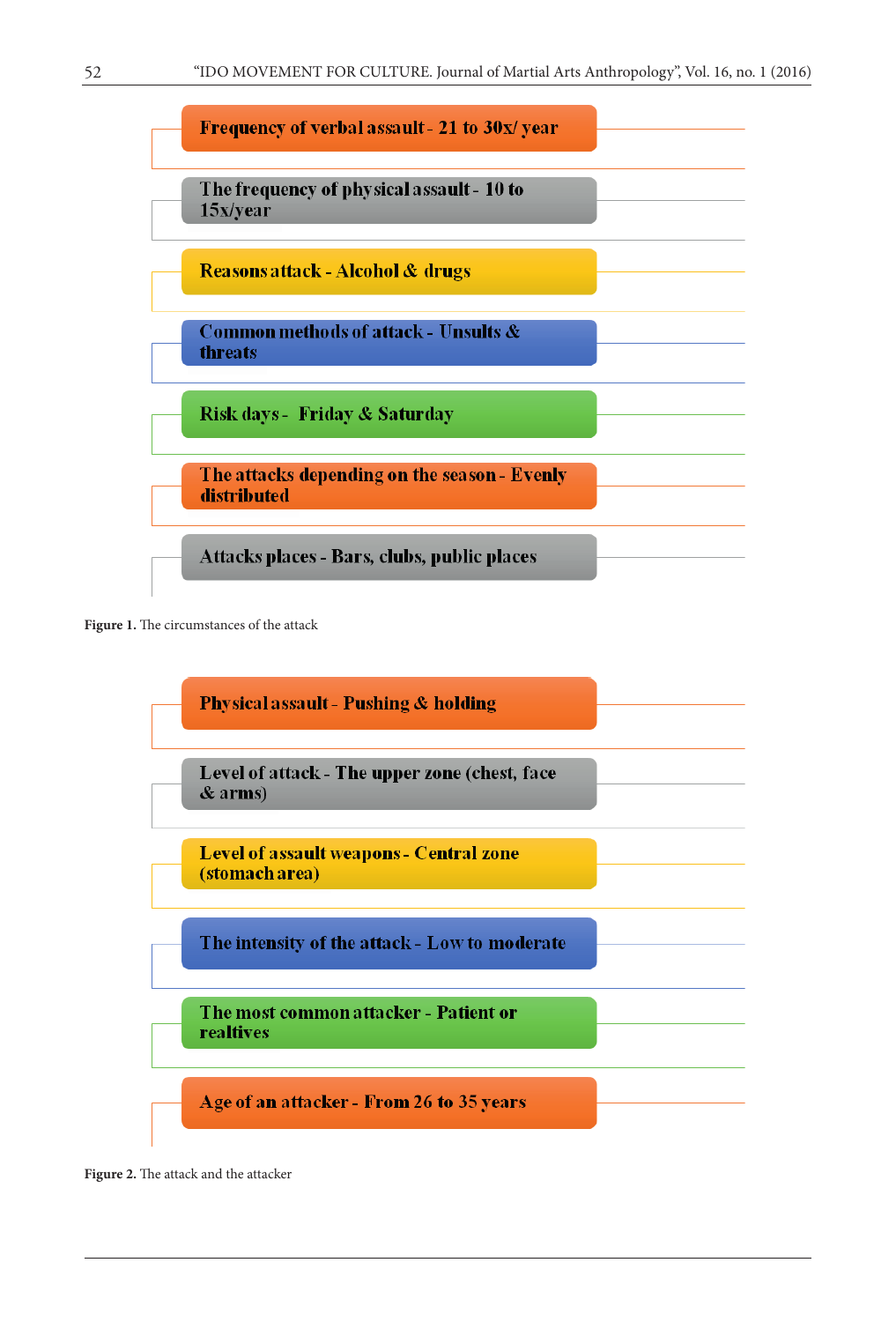

**Figure 3.** Results of three-stage coding

#### **Discussion**

The study points to the topicality of the issue of aggression in health care and the need for medical staff to be trained in self-defence. Despite the challenging profession, the results show that medical staff are willing and able to learn self-defence. In parallel, the study shows that the resulting theoretical and practical approaches towards self-defence [Honzak 1999; Szkanderova, Jarocová 2008; Dolezal, Lapka 2011] are inadequate. The authors discuss the solution to conflict situations by medical staff only in respect of doctors, psychologists or self-defence instructors. It was only ever a partial study.

The research team therefore first mapped the needs of the EMS and subsequently compiled a plan for self-defence training. Thanks to this, the study presents a realistic view of self-defence training for the EMS, both in terms of the theory and practical skills. The findings obtained by this study were being regularly tested in practice It is expected that there will be a longitudinal effect from this training. The EMS should be evaluated after a few months or years.

#### **Conclusions**

From the above facts, we can conclude that the knowledge acquired by the participants spread awareness about the issue of personal safety in health care. The chosen methodology and theoretical knowledge are based on current knowledge, modern self-defence approaches and the needs of the EMS [Gillespie *et al*. 2013; Camerino, Estryn-Behar, Conway 2008]. Thanks to this study we can see that the need for EMS professionals to defend

themselves is both especially important and desirable. The lecturers complied with the chosen training methodology i.e. all created procedures which could be applied in the training.

The course participants were interested in continuing their education in this field. They said that they wanted to develop and improve further the knowledge and skills they had already acquired This finding is considered to be important. Indeed, they fully realized that it is absolutely necessary to practise the self-defence skill they have acquired. Without regular practice it is not possible to fully apply the self-defence techniques. This finding suggests that paramedics must be constantly supported and educated in this field.

#### **References**

- 1. Bartik P., Slizik M., Reguli Z. (2007), *Theory and didactics of combat sports*, Univerzita Mateja Bela, Banska Bystrica [in Slovak].
- 2. Camerino D., Estryn-Behar M., Conway P.M., van Der Heijden, BIJM., Hasselhorn, HM. (2008), *Work-related factors and violence among nursing staff in the European NEXT study: A longitudinal cohort study*, "International Journal of Nursing Studies", vol. 45, pp. 35-50.
- 3. Cynarski W.J., Obodynski K. (2007), *Humanism of the Today's Budo*, "Research Yearbook. Studies in Physical Education and Sport", vol. 13, no. 2, pp. 209-215.
- 4. Cooper J. (1989), *Principles of personal defense*, Paladin Press, Boulder, Col.
- 5. Dolezal K., Lapka T. (2011), *Professional self-defence for IZS: Guide for self-defense for step with attachments*, Ostravska univerzita Ostrava, Lekarska fakulta, Ostrava [in Slovak].